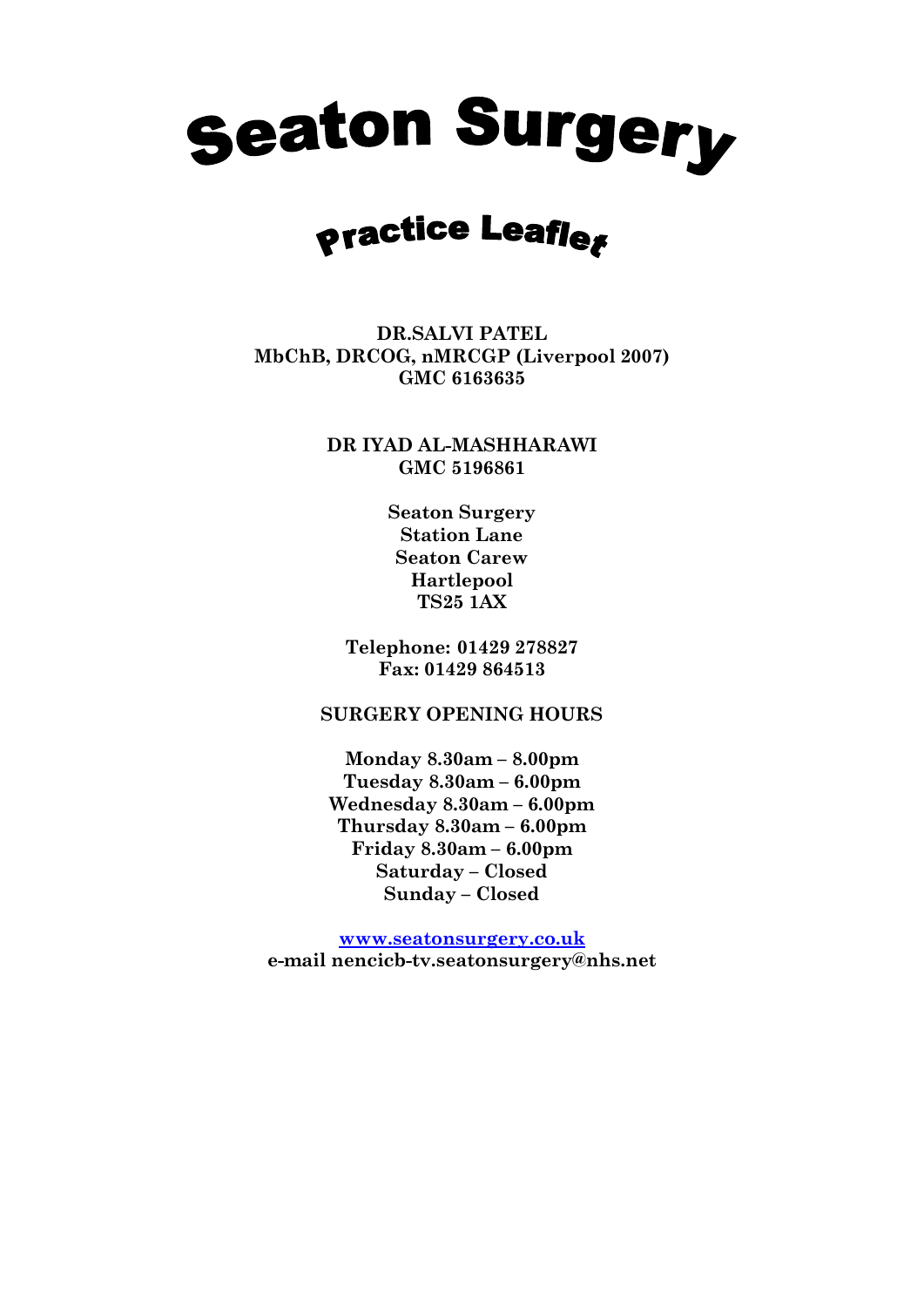# **Welcome to the practice**

The practice was purpose built in 1989 and we currently provide Personal Medical Services for approximately 3000 patients. We aim to treat all patients promptly, courteously and in complete confidence. The following information is provided to inform you of the services offered by the surgery

# **Registering at the practice**

We welcome new patients to the practice. Please refer to the map below and in reception which outlines the area in which we accept new patients. If we are unable to register you at the present time you will be given an explanation in writing. You will be registered with the practice rather than an individual GP although you can request your appointment with any GP. If the practice is in a position to take on new patients you will be invited to attend an appointment with our Health Care Assistant for a routine health check and asked to complete a registration form, available to download on our website



#### **OUR TEAM**

We feel it is important that you know who you are speaking to, therefore our practice staff wear a name badges and identify themselves on the telephone.

#### **DR SALVI PATEL GP Partner**

GMC No.6163635

# **DR IYAD AL-MASHHARAWI GP Partner**

GMC No.6163635

#### **PRACTICE NURSES**

Our highly qualified nurses deal with a range of conditions and health concerns. They are experts in many areas of disease management such as coronary heart disease, asthma, diabetes and COPD along with cervical screening, child health surveillance, contraception services, childhood immunisations and influenza immunisations, weight management and CVD risk assessment

# **Diane Lake RGN, BSc Hons**

# **Sue Dixon, RGN**

Diane joined our practice in 2008 and is a nurse practitioner and qualified prescriber. Sue Dixon joined our practice in April 2015 as a Practice Nurse. Together, they run a range of disease management clinics which are detailed in this leaflet. Diane will also triage requests for same day medical attention and you can also book a telephone consultation if you feel this would be of benefit to you.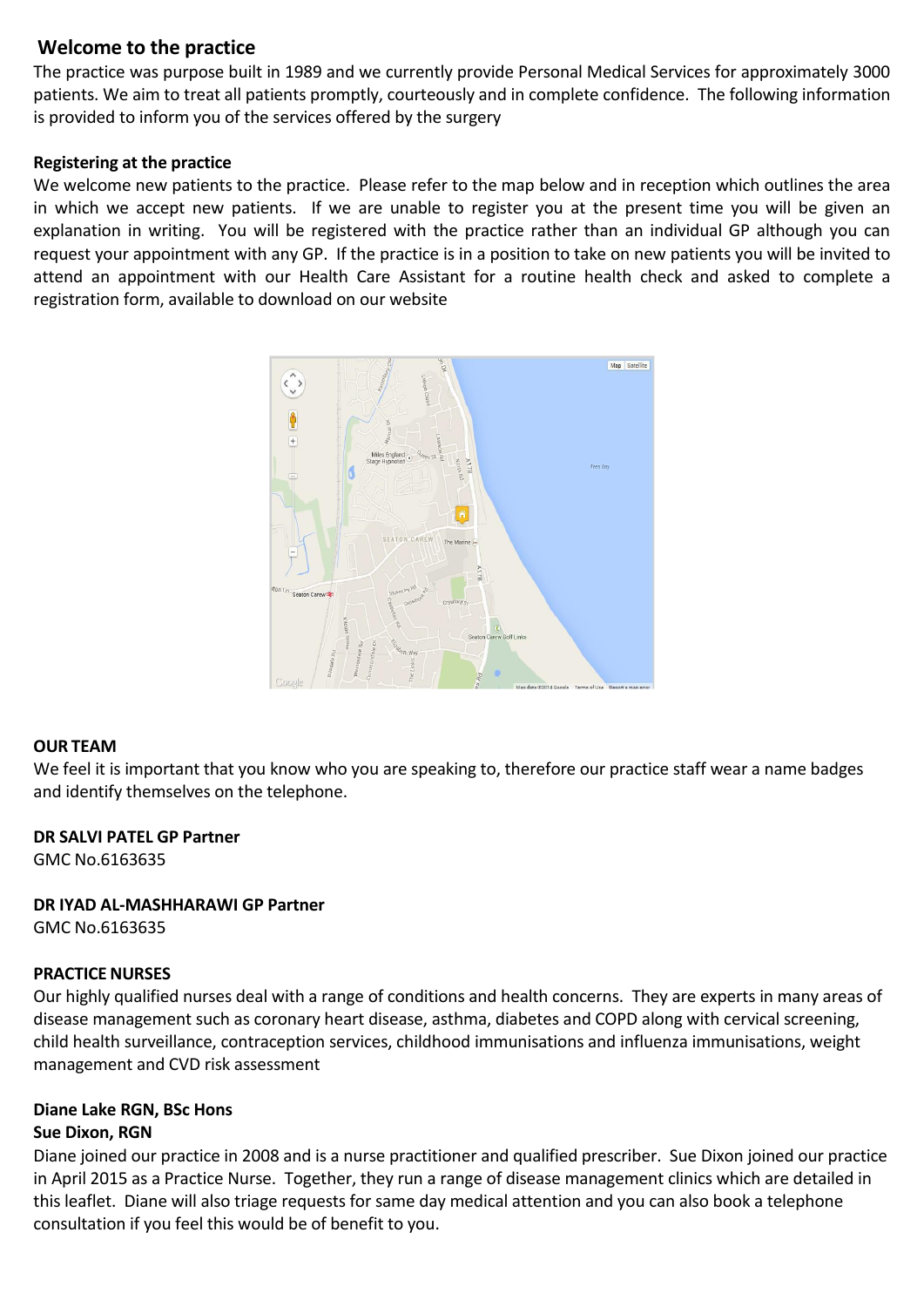# **HEALTH CARE ASSISTANT/PHLEBOTOMIST**

**Michelle Derbyshire.** Michelle joined the surgery in May 2022. Michelle holds clinics on Monday, Thursday and Friday and can be seen for such things as Blood Pressure checks, Flu Vaccines, Healthy Heart Checks, Phlebotomy and Dressings.

#### **ADMINISTRATION TEAM**

**Sue Cullen** Sue is our Practice Manager and has worked at the practice for over 25 years. Sue will be able to help you with any administrative problems or concerns you may have. She is responsible for dealing with any complaints you may have about the surgery. If you wish to make a complaint you can speak to any member of our team who will be happy to help and who are all fully aware of the complaints procedure, details of this are also available on our web-site. If you wish you can also speak to Sue who will be happy to discuss your concerns. She will also be very happy to receive any compliments, comments or suggestions you may wish to make to improve our services. In her absence, our Assistant Practice Manager **Nicola Sumpter** will be happy to help.

# **Admin staff**

**Elaine, Janet, Janice, Wendy, Deborah, Alison and Gemma** complete our administration team. They answer the phone, deal with enquiries and take repeat prescriptions as well as a host of other administration tasks. Their job is very demanding so please be patient. They work within the practice guidelines and follow the practice protocols, please remember they are carrying out doctor's instructions.

# **Health Visitor**

Helen Hall and her team are our health visitors', they are trained nurses promoting good health to our patients in the community. They meet with patients in their own homes. The Health Visitor will advise on many aspects of health, particularly child health, development and behaviour, they can be contacted via the surgery by passing a message to the reception team who will contact them.

# **Community Nursing Team District nurses**

The district nurses are locality based and have three teams covering North, South and Central areas of the town. They offer a comprehensive nursing service. Home nursing care, support to carers, care of the elderly and advice. Assessment is always made by a qualified district nursing sister. They can be contacted by telephoning the surgery and leaving a message with a member of the reception team who will contact them.

#### **Your local pharmacist**

Your local pharmacist will be able to give you free health advice at any time – you don't need an appointment. Many pharmacies operate extended hours on a rota basis.

#### **CLINICS**

#### **Pre-conception advice**

If you are planning a pregnancy there is some important health advice you should be aware of. Please make an appointment any day of the week with a nurse who will be happy to discuss this. Patients who are planning a family are advised on diet and recommended medication

**Asthma clinics** are held by our nurses who see our patients with asthma disorders; they are encouraged to attend for monitoring and education. Smoking cessation advice is given. All patients with Asthma will be offered at least an annual review to monitor their condition

**Diabetic Clinics** are held by our practice nurses.

All patients are offered at least an annual review and six month monitoring. In 2005 Hartlepool PCT received funding to provide a digital imaging camera as well as funding for a podiatrist. This service is based at One Life in Hartlepool and is open to all patients registered in Hartlepool. The practice encourages our patients to attend as this is a valuable service specially designed so that all diabetic screening takes place at one venue. Patients will receive a letter from the Diabetic one stop shop for a pre review screening which will include blood test, height, weight and blood pressure as well as retinal screening and podiatry. You will receive this invitation approximately four weeks prior to your annual review being due at the practice. When you attend the one stop shop you will be advised to make an appointment to see one of our practice nurses within two weeks who will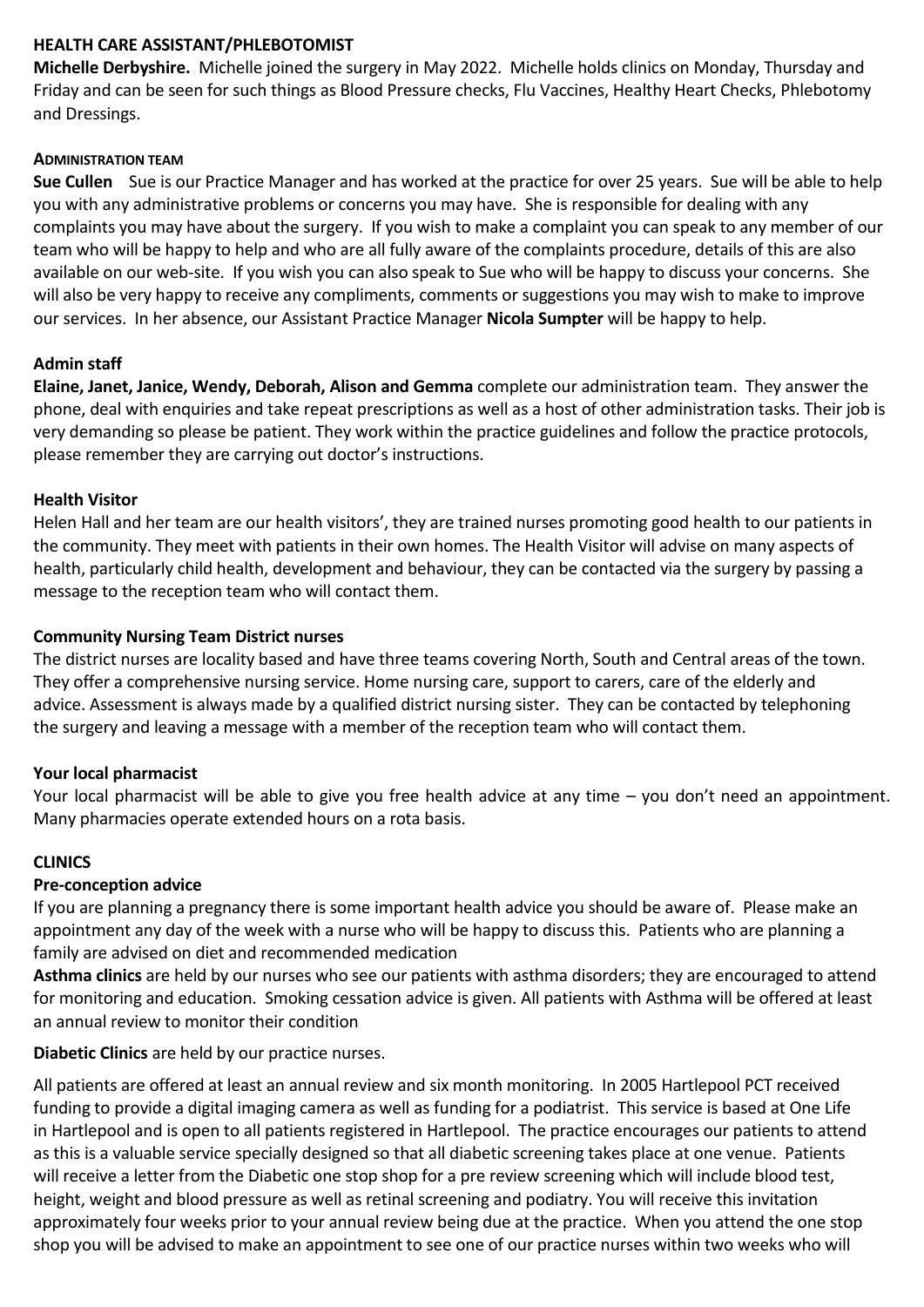discuss your results and offer support and information and management plan.

**Coronary Heart Disease Clinics Diane** sees patients with coronary heart disease or those at high risk. They will be offered an annual review to monitor their risk factors and treatment. All CHD and Stroke patients are offered at least an annual review to monitor their condition.

**Cervical Smears** are undertaken by both our nurses. Automatic recall appointments will be sent every three years or sooner as necessary if a previous abnormality has been found. We follow the Tees Wide Cervical Screening protocol and you will automatically be invited to attend for an appointment before your smear is due.

**Child Health and Immunisations** – by appointment any day of the week. All new babies are invited for regular check-ups from eight weeks old. Parents will be invited to make an appointment for their child's initial vaccination, according to the national schedule. Please feel free to discuss your child's immunisations with the doctor or nurse. Consent from a parent/guardian is always sought before any vaccination is given.

# **Stopping smoking**

Our nurses will be happy to give advice and support to patients trying to give up smoking. Details of the smoking cessation drop in clinics are available on the reception notice board please feel free to ask a member of our reception team who will be happy to provide you with details

**Flu Vaccines—** Patients 65 years and over and those with certain chronic diseases will be invited for an annual flu vaccine. Clinics are held during October and November; look out for the dates which will be displayed on the patients' notice board and our practice web-site.

**Pneumonia Vaccines—** Patients 65 years and over and those with certain chronic disease such as Heart Disease will be offered an appointment at the flu clinics or by appointment throughout the year. Only one pneumonia vaccine is required.

# **Home visits**

Our doctor typically sees four patients in the practice in the time it takes to do a single home visit. For this reason, we ask our patients to come to the practice if at all possible. However, we can visit you at home if your condition means you cannot attend the practice. Please ring before 10am to arrange a visit and let us know if your condition is urgent.

**Minor Surgery Warts & Verrucas** Please make an appointment to discuss this with the doctor at consultation who will advise you on appropriate treatment and whether a referral is necessary.

#### **Emergency contraception**

Emergency contraception can be obtained from local pharmacists, details are available in reception. However if you prefer to consult with a healthcare professional you will be offered an urgent appointment with the doctor or nurse. All reception staff are aware of the practice protocol and will be happy to give you further information on services available.

# **Repeat Prescriptions**

If you need to take medication regularly, your doctor may make a repeat prescription arrangement, each computer printed prescription will be accompanied by an order form attached to the right side of the prescription, showing which items you are able to request. There are now several ways to order your repeat medication when you need further supplies:

- Tick the medication required on the order form and place it in the box at the reception window *or*
- You can post your order form to us enclosing a stamped addressed envelope *or*
- Repeat prescriptions can now be requested by going directly to a pharmacist of your choice, some pharmacies offer a collection and delivery service.
- Register for on-line services and request your medication on-line.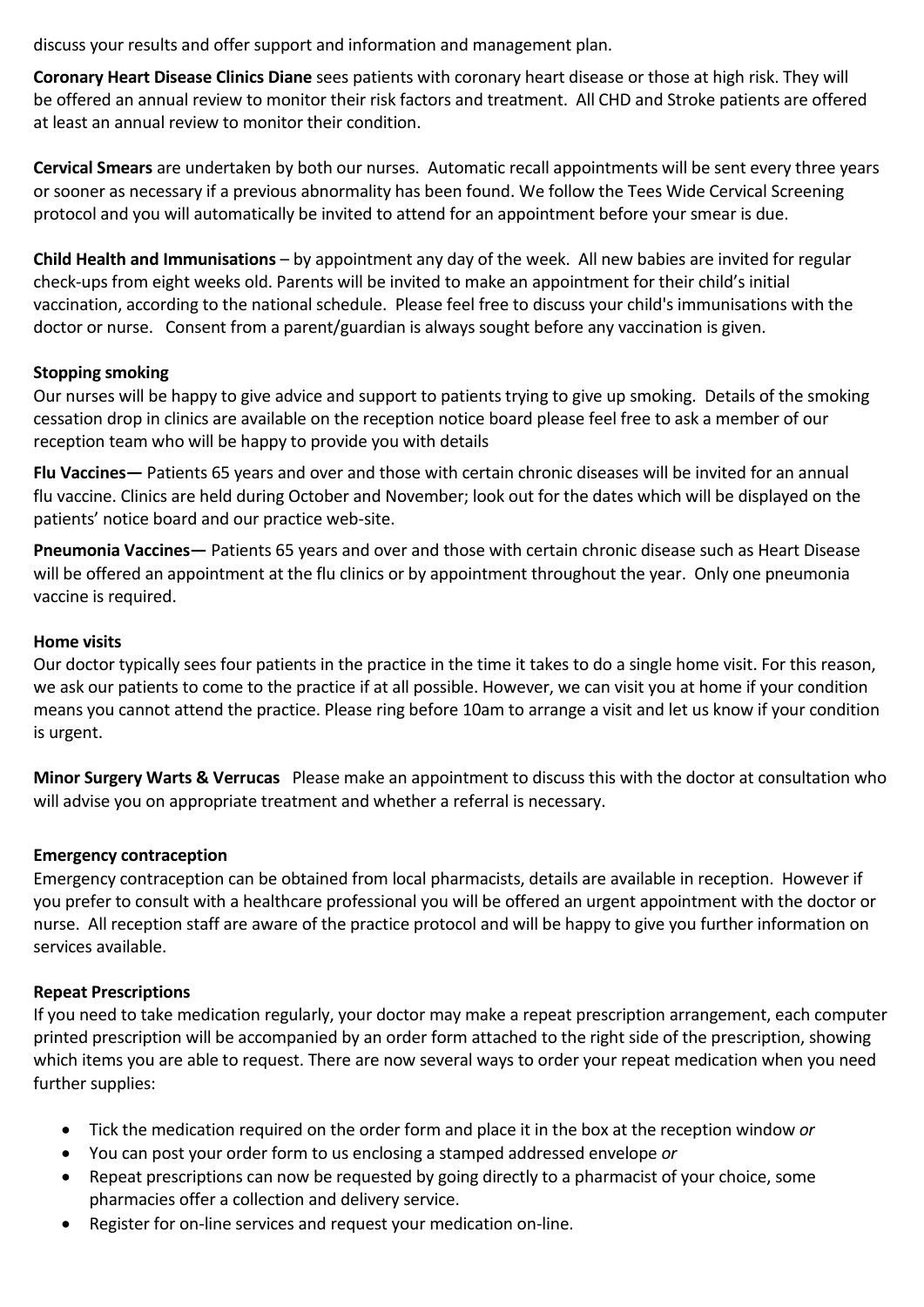Whichever method you choose, please state clearly your requirements and from where you would like to collect your prescription. Please allow 2 working days for the prescription to be ready.

For patients on stable repeat medication, we also offer repeat dispensing; please discuss this with your GP or Practice Nurse.

# **Your rights and responsibilities to us are:**

# **Your responsibilities**

- Being on time for your appointment, please attend your appointment at the arranged time.
- Letting us know if you need to cancel, if you are unable to attend an appointment, please help to reduce waiting times by cancelling it as soon as possible.
- Calling for a home visit or urgent appointment before 10am.
- Ringing for test results after 1pm.
- Keeping us updated with any changes of address or telephone numbers.

#### **Your Rights**

- Convenient and easy access to health services, free of charge and within maximum waiting times
- A good quality of care and environment based on best practice
- Not to be discriminated against on the grounds of gender, race, religion and belief, sexual orientation, disability or age.
- To receive drugs and treatment as recommended by the National Institute for Health and Clinical Excellence (NICE) for use in the NHS if your doctor feels it is clinically appropriate for you
- Decisions made in a clear and transparent way so you can understand how services are planned and delivered
- To be treated with dignity and respect in accordance with your human rights
- The right to privacy and confidentiality

#### **General Data Protection Regulations**

From May 2018 Europe's data protection rules will undergo their biggest changes in decades. The amount of digital information we create, capture, and store has vastly increased. To simplify, the old regime was no longer fit for purpose. The solution is the mutually agreed European General Data Protection Regulation (GDPR) which will come into force on May 25th 2018 and become part of law. It will change how businesses and public-sector organisations can handle the information of patients and staff.

GDPR means that we at Seaton Surgery will be more accountable for handling of patients' personal information and as such we have updated our data protection policies to reflect this.

Please ask at Reception if you require any more information regarding this.

#### **Patient confidentiality**

We respect your right to privacy and keep all your health information confidential and secure. It is important that the NHS keeps accurate and up-to-date records about your health and treatment so that those treating you can give you the best possible advice and care.

This information is only available to those involved in your care and you should never be asked for personal medical information by anyone not involved in your care. You have a right to know what information we hold about you. If you would like to see your records, please ask a member of staff who will give you the details of the procedure and charges that will be incurred. We aim to treat our patients courteously at all times and expect our patients to treat our staff in a similarly respectful way. We operate a zero tolerance policy and take seriously any threatening, abusive or violent behaviour against any of our staff or patients. If a patient is violent or abusive they will be warned to stop their behaviour. If they persist, we may exercise our right to take action to have them removed, immediately if necessary, from our list of patients.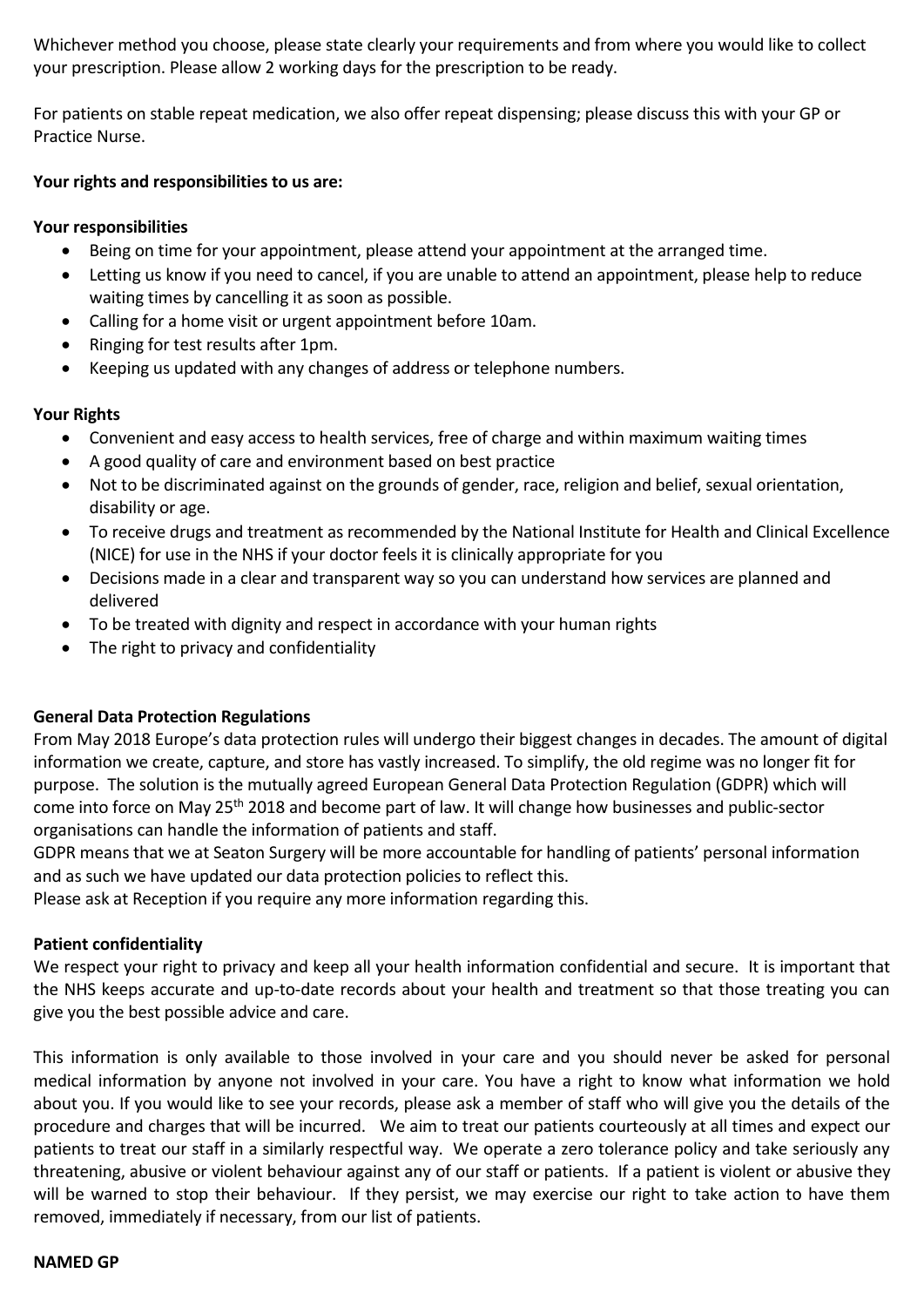All patients registered with Seaton Surgery have a named GP who is responsible for your overall care at the practice, please contact the practice if you wish to know who this is, and let us know if you have a preference as to which GP is allocated to you. We will make reasonable efforts to accommodate this request.

# **Other local NHS services**

As well as our practice, there are many other local NHS services you can contact for health advice, information or treatment. Before you do, remember that you can treat many minor ailments such as colds, coughs and indigestion by keeping a well-stocked medicine cabinet at home. We suggest you keep the following:

- Paracetamol and aspirin (children under 16 and people with asthma should not take aspirin)
- Mild laxatives
- Anti-diarrhoeal medicines
- Rehydration mixture
- Indigestion remedy (for example, antacids)
- Travel sickness tablets
- Sunscreen SPF15 or higher
- Sunburn treatment (for example, calamine)
- Tweezers and sharp scissors
- A thermometer
- A selection of plasters, non-absorbent cotton wool, elastic bandages and dressings.

# **Remember**

- · Keep the medicine chest in a secure, locked place out of reach of small children.
- · Always read the instructions and use the suggested dose
- · Watch expiry dates don't keep or use medicines past their sell-by date
- · Take all unwanted and out-of-date medicines back to the pharmacy

# **Accident and emergency/999**

Whatever the day or time, if you or someone else experiences severe chest pain or severe loss of blood call **999**. Accident and emergency departments are open 24 hours a day, 365 days a year and can assess serious injuries and provide emergency treatment. There is also a minor injury unit at One Life, Park Road, Hartlepool.

# **NHS 111**

NHS 111 offers free expert health information and advice 24-hours a day on telephone number **111** or at their website, www.nhsdirect.nhs.uk which also offers an enquiry service. For deaf people and those hard of hearing, a textphone service is available on **0845 606 4647.** If English is not your preferred language, you can choose to use a confidential translation service.

#### **Patients with particular needs**

Our surgery building is welcoming, easy for patients to find their way around and appropriate to the needs of users, including the disabled. Our surgery is on one level and is easily accessible to patients using wheelchairs. For patients with **language problems** we can arrange interpretation and translation services in person or by phone for patients who do not speak English. Please let us know if you need this service when booking an appointment stating that you require a translator for which we will require at least one week's notice.

# **Summary Care Record**

Our practice is engaged with Summary Care Upload. If you do not wish your records to be uploaded to the spine, or for further information, please contact a member of our reception team.

#### **Your Data Matters**

To find out more information about how your data is used and kept confidential and to find out about opting out of your data being used for research and planning please visit nhs.uk/your-nhs-data-matters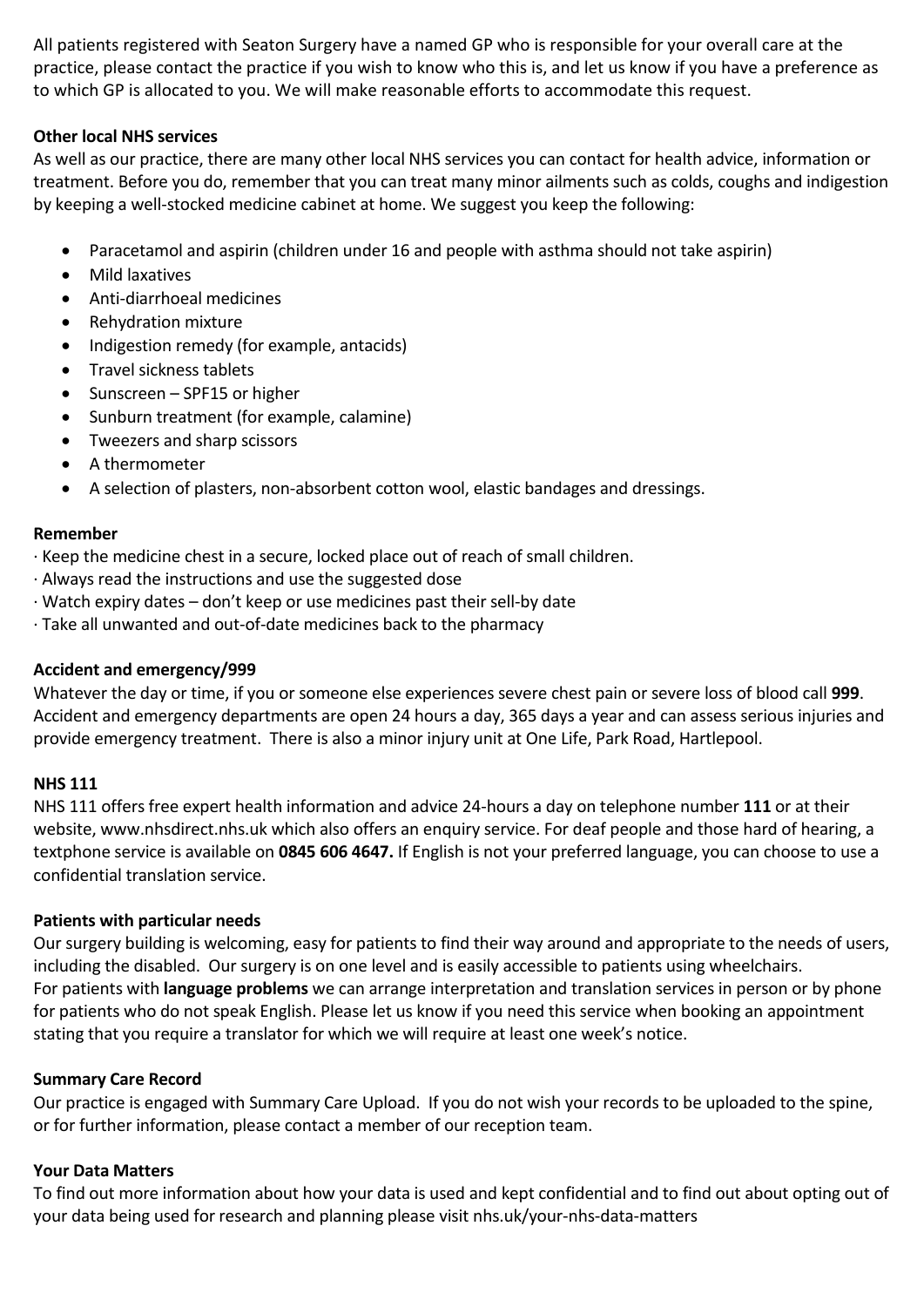#### **ZERO TOLERANCE**

# **Abuse or violence**

**It is an unfortunate fact of life that staff and patients are being subjected to more incidences of abuse, threats or violence. We will not tolerate this sort of behaviour and such patients will be removed from our list. In serious cases we will involve the police. This will result in the immediate removal of the offending patient from our list and could result in a police caution or prosecution.**

# **CHOOSE AND BOOK**

Choose and book is a service that allows you to choose your hospital or clinic and book an appointment with a specialist. When you and your GP agree that you need to see a specialist, you will be able to choose from at least three hospitals or clinics. You will also be able to choose the date and time of your appointment.

#### **Access to records**

The Data Protection Act 1984 and Access to Health Records Act 1990 gives patients the right to see written records made after 1991 and/or any records held on computer. Requests are made by appointment and subject to administration charge. No information will ever be released without your consent unless we are legally obliged to do so. Your responsibility to us is to ensure your written consent accompanies any request you have authorised for medical information.

# **Consent to Care and Treatment**

The practice has systems in place to gain and review consent from people who use our services. Clinicians will discuss procedures and gain verbal or written consent prior to treatment taking place. Where a patient does not have capacity to make this decision for themselves the staff will follow guidance in line with the Mental Capacity Act 2005.

**On-line services –** You can use our website to book or cancel appointments with the GP, order your repeat prescriptions and inform us of changes to your circumstances, such as address or telephone number changes. Please ask at reception for a password and visit our web-site at [www.seatonsurgery.co.uk](http://www.seatonsurgery.co.uk/) for these services, follow the links at the bottom of the home page.

| <b>MON</b>   | $9.15$ am $-11.15$ am | $3.00pm - 5.00pm$     |
|--------------|-----------------------|-----------------------|
| <b>TUES</b>  | $9.15$ am $-11.15$ am | $3.00pm - 5.00pm$     |
| <b>WED</b>   | $9.15$ am $-11.15$ am | $3.00$ pm $- 5.00$ pm |
| <b>THURS</b> | $9.30$ am $-11.30$ am | $2.00pm - 4.00pm$     |
| <b>FRI</b>   | $9.15$ am $-11.15$ am | $3.00$ pm $- 5.00$ pm |

# **DOCTORS CONSULTATION TIMES**

**Urgent cases** are seen on the same day

# **NURSES CONSULTATION TIMES**

| <b>MON</b>   | $9$ am $-12$ noon    | $1.00$ pm $-5.30$ pm and            |
|--------------|----------------------|-------------------------------------|
|              |                      | 6.30pm - 7.30pm (pre-bookable only) |
| <b>TUES</b>  | $8.40$ am $-12$ noon | $1.00pm - 5.30pm$                   |
| <b>WED</b>   | $9.00am - 12$ noon   | $1.00$ pm $-5.30$ pm                |
| <b>THURS</b> | $8.40$ am $-12$ noon | $1.00pm - 5.00pm$                   |
| <b>FRI</b>   | $8.40am - 12$ noon   | $1.00pm - 5.30pm$                   |

If your condition is non-urgent, you can expect to see a GP within two working days, Nurses based in our practice treat patients for a wide range of common conditions. You can expect to see a nurse within one working day. Let us know if more than one person in the family needs to be seen. We can give you a longer appointment if necessary. Please remember that the results of tests can only be given to the patient.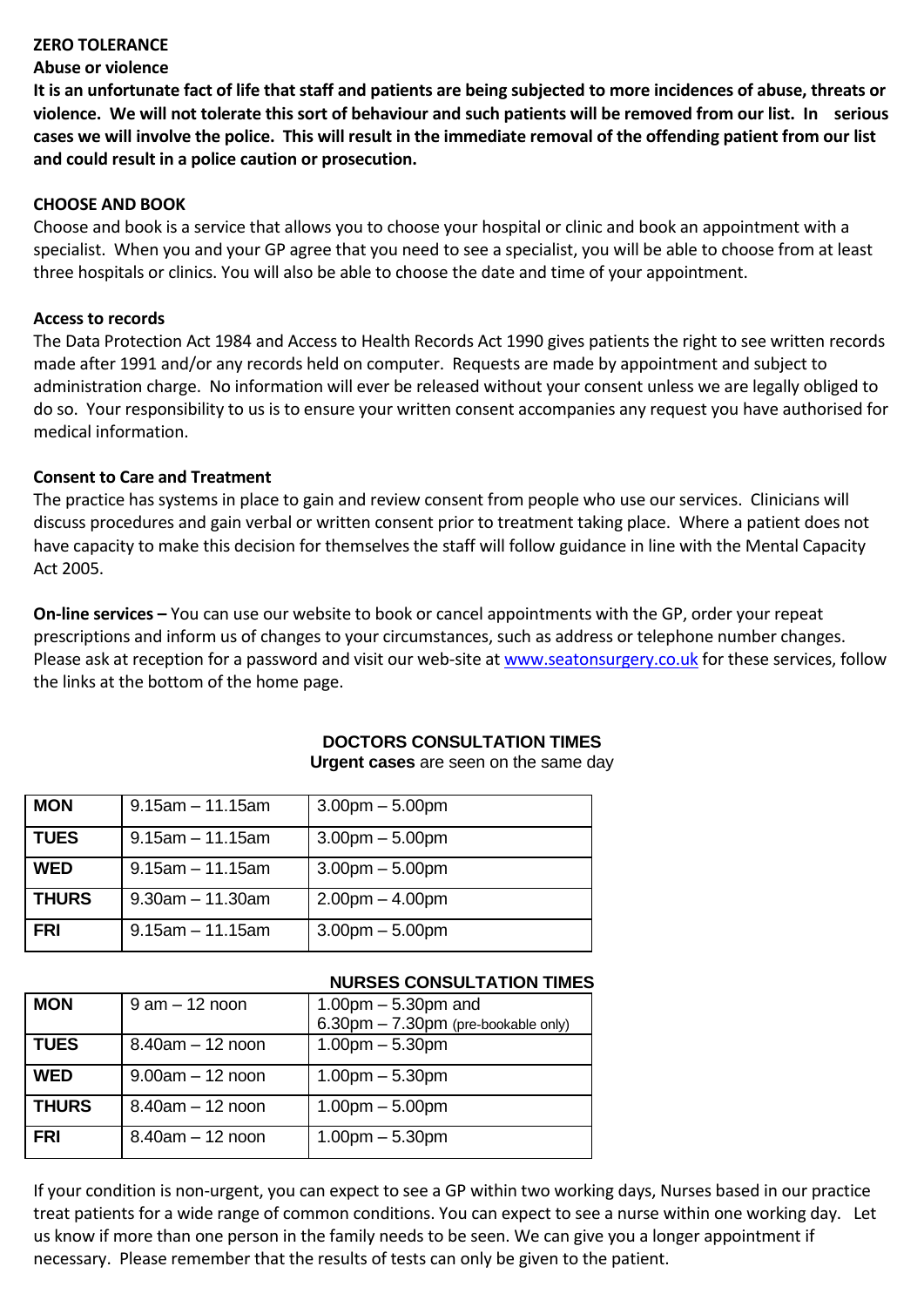From April 2012 we will be offering pre-bookable telephone consultations with GP's and nurses. You can speak to a doctor or nurse on the telephone at an agreed time. Please give as much information to the receptionist who will record your request and give you a time that doctor or nurse will call you back.

# **Chaperones**

If you feel you would like a Chaperone present at your consultation, please inform you Doctor/Nurse who will be more than happy to arrange this for you. This can be a family member of friend, or if you would prefer, a member of our clinical staff can accompany you.

# **Complaints**

The practice aims to give a friendly and professional service to all our patients. However, if you have any concerns about any aspect of our service, please let us know. Speak to whomever you feel most comfortable with, all our reception staff are aware of the practice complaints procedure and will be happy to help you. In the majority of cases, concerns can be resolved quite easily. The practice manager is responsible for dealing with any complaints. A member of the reception team can make arrangements for you to meet with her or you can put your complaint in writing. Please address your complaint to Sue Cullen, Seaton Surgery, Station Lane, Seaton Carew, Hartlepool, TS25 1AX. However, if you feel we have not dealt with the issues you have raised as you would wish, you can write to Healthwatch Hartlepool at Rockhaven, Victoria Road, Hartlepool, TS26 8DD or The Independent Complaints and Advocacy Service (ICAS), Evans Business Incubation Centre, Durham Way South, Newton Aycliffe, DL5 6XP, tel 0808 8023000. Details are also available on our web-site, [www.seatonsurgery.co.uk,](http://www.seatonsurgery.co.uk/) and you can also request a copy of our complaints procedure

# **Stockton and Hartlepool Clinical Commissioning Group**

The area serviced by Seaton Surgery is in the district covered by Stockton and Hartlepool CCG. They are responsible for ensuring you get all the services you need. The CCG is made up of all the doctors' practices in Hartlepool and Stockton-on-Tees, who work together closely and understand the community, the people and their needs well.

Stockton and Hartlepool Clinical Commissioning Group, Teesdale House, Westpoint Road, Thornaby, Stockton on Tees TS17 6BL tel: 01642 666701

# **Out of hours**

# **In an emergency outside of practice hours, evenings, weekends and bank holidays, please telephone NHS 111**

You should call the NHS 111 service if you need medical help fast, but it's not a 999 emergency. You will be assessed, given advice and directed straightaway to the local service that can help you best. Calls to NHS 111 are free from landlines and mobile phones.

# **Monday to Friday, 8am to 8.30am, in an emergency, please telephone 07961 226770**

**Walk in Centre** There is a walk-in and urgent care centre situated in University Hospital of Hartlepool. This can be accessed 24/7, 365 days a year. If you are unwell and need to use the service we advise that you book an appointment first by calling NHS 111. If you have a minor injury please walk into the centre.

We regret that Seaton Surgery is no longer open on a Saturday morning. Stockton and Hartlepool Clinical Commissioning Group are responsible for out of hours and have commissioned this service with Northern Doctors. Stockton and Hartlepool CCG can be contacted on telephone number 01642 745000